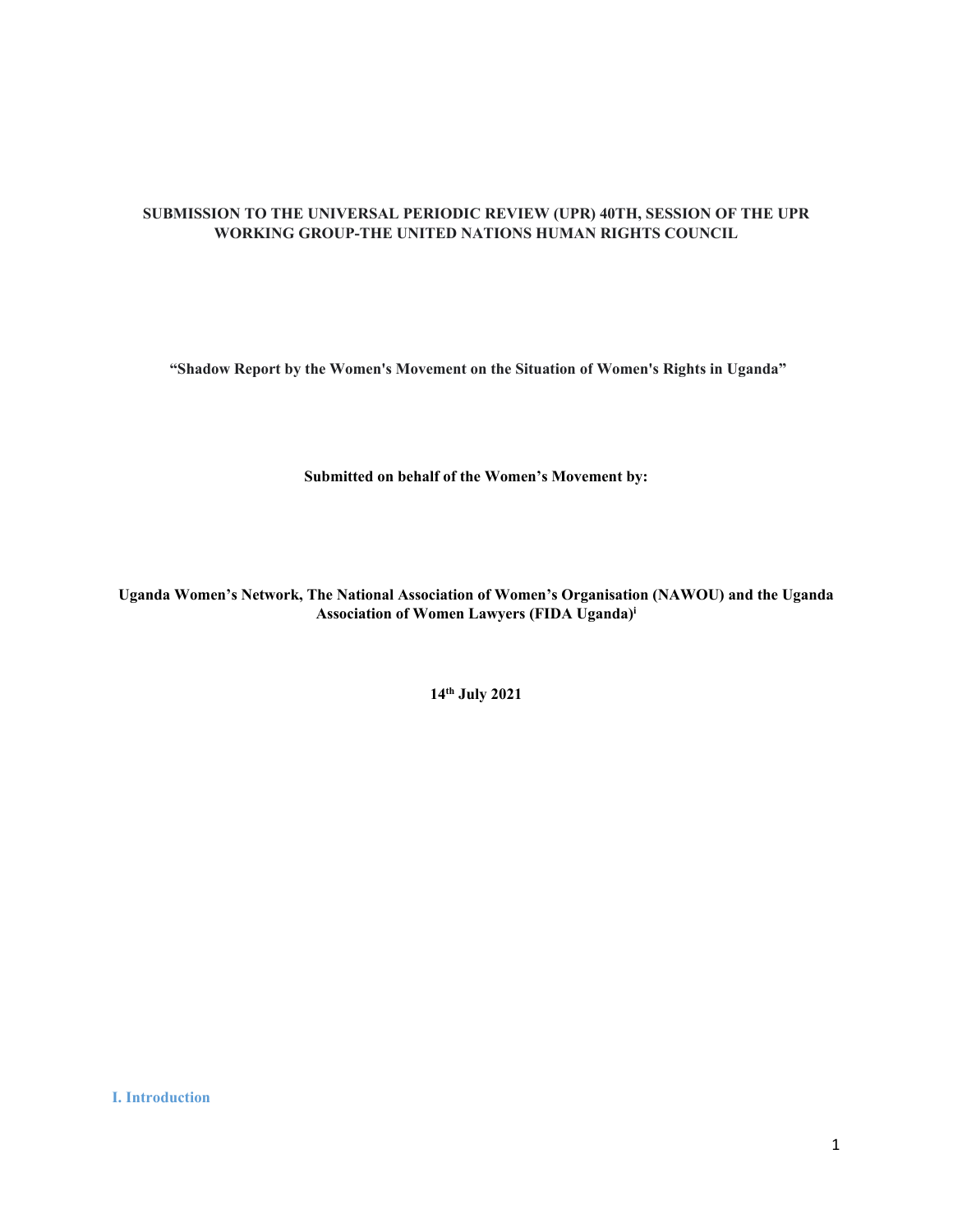- 1. Uganda has participated in two Universal Periodic Reviews; in 2011 and 2016 and received recommendations from UN Member states relating to <sup>a</sup> cross section of human rights issues, including women'<sup>s</sup> rights. Uganda committed to undertake specific measures to respond to the recommendations to ensure the protection and promotion of human rights in Uganda.
- 2. This repor<sup>t</sup> is prepared by the Uganda Women'<sup>s</sup> Network (UWONET) with consolidated contributions from members and partners. It presents critical perspectives of the progress made by Uganda and CSOs towards implementing the recommendations made by the UPR 2016-2021 period, existing gaps and recommendations for consideration by the Government of Uganda to address the gaps before the next review. The repor<sup>t</sup> focuses on different areas including health, education, governmen<sup>t</sup> and leadership, discriminatory and violence against women.

# **II. Methodology**

3. The repor<sup>t</sup> was compiled using the information generated from <sup>a</sup> desk review of governmen<sup>t</sup> policies, strategies, plans, reports and studies conducted on the status of women'<sup>s</sup> rights and gender equality in Uganda. This was complimented by the reports from the 3 women'<sup>s</sup> rights organizations on their work towards the promotion of women'<sup>s</sup> rights and gender equality in Uganda during the UPR review period.

# **III. Implementation of accepted UPR recommendations that relate to women'<sup>s</sup> rights**

# **1.Theme E41 Right to health (General)-Recommendations 115.114, 115.115, 115.119, 115.122**

## **Progress**

- 4. The health sector budget allocation increased from 5.3% during the FY 2016/17 to 8.9 during the FY 2019/2020, and then reduced to 6% for current FY 2021/22, <sup>a</sup> figure that is lower than the Abuja Declaration of 15%ii.
- 5. In May 2016, the President of the Republic of Uganda launched the "Every Woman Every Child" Global Health Strategy Commitment where by Uganda committed to ; ensure that comprehensive Emergency Obstetric and New born Care (EmONC) services in hospitals increase from 70% to 100% and in health centres from 17% to 50%; ensure that basic EmONC services are available in all health facilities; and that skilled providers are available in hard to reach areas, reduce the unmet need for family planning from 40% to 20%, increase focused Antenatal Care 4th visit from 42% to 75%, with special emphasis on Prevention of Mother-to-Child Transmission (PMTCT) and treatment of HIV to ensure elimination.
- 6. The national Safe Motherhood Program (SMP) has guided the promotion of maternal health in Uganda. As par<sup>t</sup> of this program, <sup>a</sup> number of initiatives were established in the last decade (2010-2020) including building <sup>a</sup> supportive community network of traditional birth attendants (TBAs) as <sup>a</sup> backup for <sup>a</sup> modern maternal health system, and interventions to forecast high-risk obstetric events and strengthen referral systems.
- 7. The formulation of the national population policy (2020) that seeks to reduce fertility and maternal morbidity and mortality by promoting informed choice, service accessibility and improved quality of care.
- 8. The health infrastructure network has improved in the country and by 2018, 72% of the populations lived within <sup>a</sup> five kilometre radius of <sup>a</sup> health facility of the population lived within <sup>a</sup> five-kilometer radius of <sup>a</sup> health facility. Significant progress has also been made in the provision of specialised medical care in gynaecology manifested by the construction of <sup>a</sup> modern state of the art women'<sup>s</sup> hospital with <sup>a</sup> capacity of 320 beds at Mulago National Referral Hospital in 2018, to provide specialised maternal and reproductive health services in the country.
- 9. The provision of free mama kits<sup>iii</sup> to mothers who deliver at healthy facilities, increasing of awareness on the importance of deliveries at health facilities, improving the prevention of Mother to Child Transmission of HIV, the provision of free insecticide treated mosquito nets to pregnan<sup>t</sup> mothers, increase in breastfeeding by mothers to children under 5 years, provision of nutritional supplements to expectant mothers and malnourished children, the promotion of exclusive breeding up to 6 months and with food supplements until 2 years and the provision of free contraceptives at all governmen<sup>t</sup> health facilities.
- 10. Formulation and implementation of <sup>a</sup> Multi-Sectoral Plan (2015–2020) to increase contraceptive use and integrate interventions in all sectors and at all levels. The Plan prioritises the establishment of youthfriendly corners in health facilities to sensitise young persons, especially girls, on family planning, the National Sexuality Framework (2018), the National Strategy for the Prevention of Teenage Pregnancy and Child Marriage, the Health Sector Development Plan (2015/16—2019/20).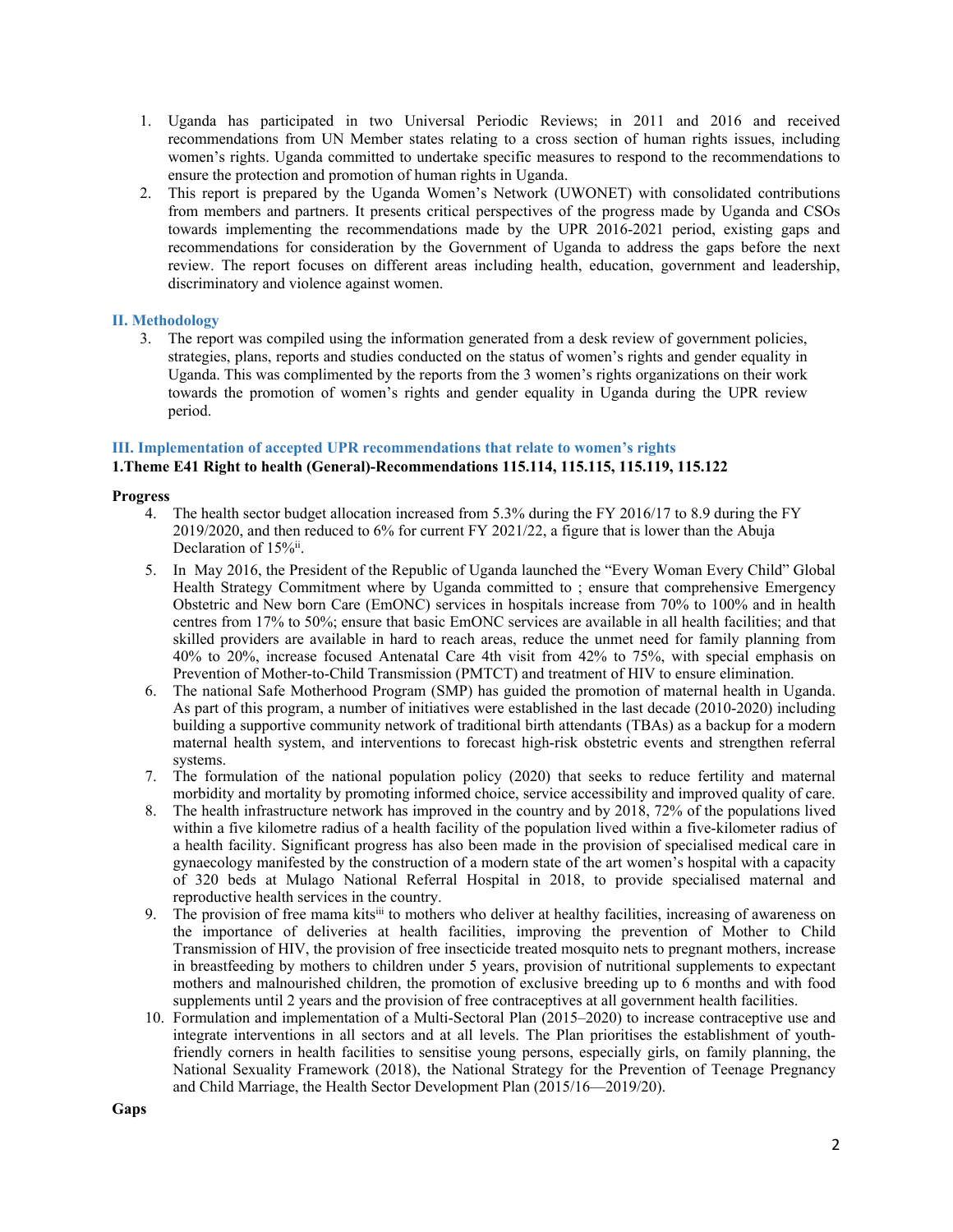- 11. The sector budget is below the Abuja Declaration recommendation of 15%. Furthermore, the budget allocation to health has often suffered sporadic budget cuts<sup>iv</sup>, this has further been exacerbated by the COVID-19 pandemic which requires procuremen<sup>t</sup> of emergency services to save lives. A low budget contributes to lack of appropriate diagnostic equipment, inadequate staff, lack of basic maternal health commodities and medicines to enable women to give birth safely. <sup>v</sup> By Uganda'<sup>s</sup> maternal mortality rate is still high standing at 375 deaths per 100,000 live births by 2019vi . Infant Mortality Rates stands at  $56/1000$  and 27% of the mothers still deliver outside formal health facilities.  $\ddot{ }$
- 12. While there have been efforts to improve the health infrastructure network across the country, over 50%<sup>viii</sup> of Health Centre IVs are not fully functional. This is attributed to lack of the necessary equipment and <sup>a</sup> critical gap in human resource. The few available staff is de-motivated by the heavy work load, poor remuneration and work environment which results in negative attitude towards work and patients. Uganda's doctor-patient and nurse-patient ratio is approximately 1:25 000 and 1:11 000 respectively. A Medical Officer earns an equivalent of USD 238 per month in salary while <sup>a</sup> midwife earns less than USD 200.<sup>ix</sup> This constrains the ability of women to access emergency services on time, which increases their vulnerability, morbidity and mortality especially in the rural areas<sup>x</sup>.
- 13. Most of the beneficiaries of the available health services are middle class urban women who have access to well-equipped health infrastructure and can afford the services at private facilities. The poor women both in rural and urban areas who are the most vulnerable can hardly benefit from many of the key investments the governmen<sup>t</sup> has made to improve health services. For instance , the services at the new Mulago women'<sup>s</sup> hospital are provided at <sup>a</sup> cost including: caesarean section UGX 2,000,000; immunization UGX 890,000; and normal delivery UGX 800,000; on top of consultation fees of UGX 50,000) xi .
- 14. Limited availability and access to youth friendly SRHR services especially in the rural areas and failure to roll-out of comprehensive sexuality education for adolescents. This exposes adolescent girls to high SRH risks. The available SRH programmes have not adequately addressed the key challenges faced by adolescents, including early sexual debut, child sexual abuse, child marriages and limited sexual and reproductive health information. Teenage pregnancy is still high standing at 25%.
- 15. Despite the fact that 14% of unintended pregnancies end in abortion and unsafe abortion accounted for more than 8% of maternal mortality<sup>xii</sup>, government withdrew its Abortion Guidelines (2016) due to opposition from religious leaders.
- 16. Only 5 percen<sup>t</sup> of the population age 15 years and above are covered under health insurance.

#### **Recommendations:**

- 17. Progressively increase the health sector budget to meet the Abuja declaration thresh hold of 15%. Prioritize an increase in funding services for basic maternal health care, primary health care, human resources, medicines and related commodities to enable women fully enjoy and fulfil their natural maternal functions, a fundamental human right provided for in the Constitution<sup>xiii</sup>.
- 18. Lift the ban on recruitment of Health workers in order to reduce the current doctor to patient and nurse to patient radio to manageable level and work towards achieving the WHO recommended standard. This should be coupled with provision of motivation packages to attract and retain medical personnel especially in rural areas.
- 19. Re-package and market sexuality education to increase uptake and minimize resistance from religious leaders.
- 20. Provide youth friendly Reproductive Health Services (ARHS) across the country which address the challenges faced by young women.
- 21. The 11<sup>th</sup> Parliament should enact the National Health Insurance Bill in order to provide access to health care for the majority of the population especially women and children.

# **2. Theme E51 Right to education (General) and Theme E52 Primary Education-Recommendations 115.123-126**

#### **Progress**

22. The Government of Uganda developed and implemented various policies and plans that promote girls' right to education. These include: the Gender in Education Policy 2016, the Gender in Education Strategic Plan (2015-2020), and the National Strategic Plan on Violence against Children in Schools (2015-2020),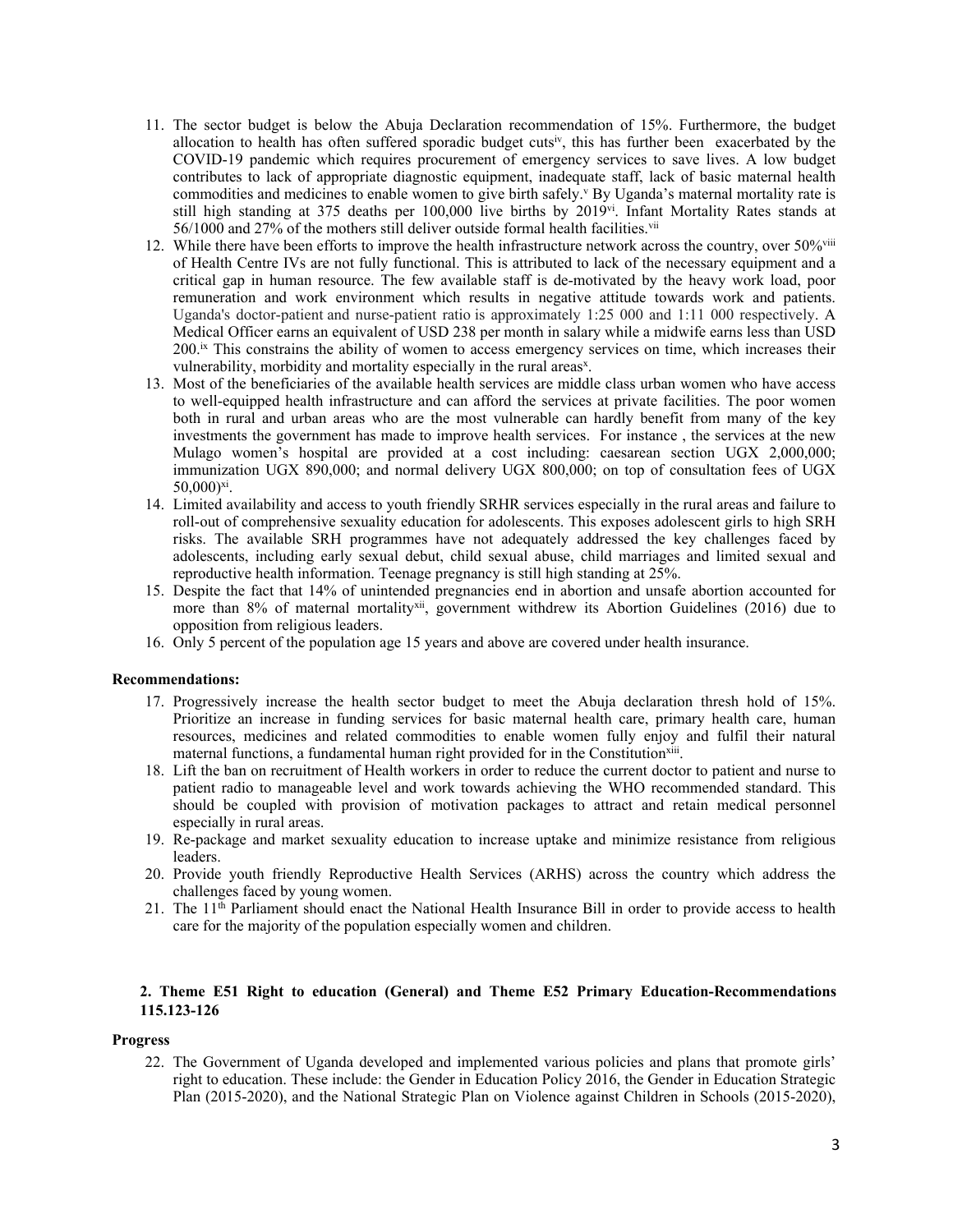the Education and Sports Sector Strategic Plan (2017/18-2019/2020),under which the sector set out to increase access and retention of children to school by undertaking the following: construct 1 primary school at parish level and <sup>a</sup> secondary school at sub-county level across the country, and <sup>a</sup> Technical Institute per district, to construct more classrooms in existing schools to meet the standard classroom: pupil ratio and teachers' houses in education institutions, implemented the 2016 Presidential campaign pledge of providing sanitary pads to girls in school and promote proper menstrual hygiene and management, recruitment of qualified teachers, provision of scholastic materials, carry out continuous professional development for teachers, and enforce the provision of midday meals in schools.

- 23. The design and implementation of National Strategy for Girls' Education (NSGE) in Uganda (2015–2019). The strategy was premised on the national desire to provide an implementation framework, laying out strategies to achieve the goal of narrowing the gender gap in education particularly through promoting girls' education, as <sup>a</sup> form of affirmative action and addressing the most pressing barriers to girls' full and equal participation in education in Uganda.
- 24. Government developed and passed of the National Guidelines for Prevention of Teenage Pregnancy and Re-entry of Child Mothers in School Settings (2020) as well as the Gender in Education Strategic Plan (2015-2020) to enable the increase in the enrolment rate of children in primary schools and achieve equal gender opportunities, particularly in setting up policies that strengthen the rights of girls in education and provide education to vulnerable groups and improve the quality of the public education system.
- 25. Government has undertaken deliberate interventions to promote equal opportunities for boys and girls in Business Technical Vocational Education and Training (BTVET) by mainstreaming gender in the BTVET Strategic Plan 2011-2020 (aka Skilling-Uganda) and providing scholarships for the best performing students.
- 26. Women rights organizations have worked with schools and communities to provide disposable and reusable sanitary towels, build the capacity of teachers on menstrual hygiene including the making of reusable pads and provision of water and sanitation services to girls in schools.
- 27. Forum for Women in Democracy (FOWODE) has sustained advocacy for governmen<sup>t</sup> to increase budgetary allocations to menstrual hygiene. As <sup>a</sup> result, the School Facilities Grant (SFG) guidelines on construction of school facilities provide for separate toilet facilities for boys and girls in schools, washrooms for girls in primary and secondary schools (need date and source). The MoES developed and popularized the Menstrual Hygiene Management Manual (date) and advocacy is done during the commemoration of the annual menstrual hygiene day.
- 28. Organizations of women educationists and scientists<sup>xiv</sup> provided offered scholarships to girls undertaking science subjects at secondary and higher education levels and oriented teachers in STEM on how to suppor<sup>t</sup> Girls' participation offering STEM disciplines.
- 29. The Albinism Umbrella carried out school outreaches to promote awareness, conduct eye check-ups and provision of visual aids and scholastic materials for children affected with albinism. There was increase in teachers' awareness about needs for pupils/students with albinism, improved eye care for pupils/students with albinism and an increase in enrolment and decrease in dropouts of children with albinism in/from school.
- 30. The above interventions led to expansion of educational infrastructure in Uganda. Ninety-two percen<sup>t</sup> of all parishes and 71% of all sub-counties have <sup>a</sup> government-aided primary and secondary school respectively. This has enabled children including girls to access school within walkable distance. The National Enrollment Rate (NER) was higher for females (80%) compared to males 78%. The NER in urban areas was higher (85%) compared to rural areas (80%), with Kampala having the highest at 88%. The NER for secondary school (13-18 years) for girls was slightly higher (29%) compared to boys (27%). The inequality in primary schools among boys and girls reduced to near parity from 0.96 in 2012/13 to 0.99 in 2016/17. Gender parity for secondary schools increased from 0.89 to 0.95 during the same period. Enrolment for girls in BTVET institutions increased from 14,492 to 15,675 in the year 2015/2016 and <sup>2016/2017</sup> respectively .<sup>xv</sup>

### **Gaps**

- 31. Despite the progress made, the gains and efforts made in education have been challenged by the outbreak of COVID 19 pandemic which resulted into lockdown measures resulting into nationwide closer of schools and higher institutions of learning since March 2020. This has resulted into <sup>a</sup> spike in sexual exploitation, child marriage and teenage pregnancy among school going age.
- 32. Culture and traditions continue to discriminate between boys' and girls' with beliefs around sex preference, gender roles, which affects girls' performance at higher education levels compared to boys. The situation is further compounded by poor learning environment, with most school facilities unable to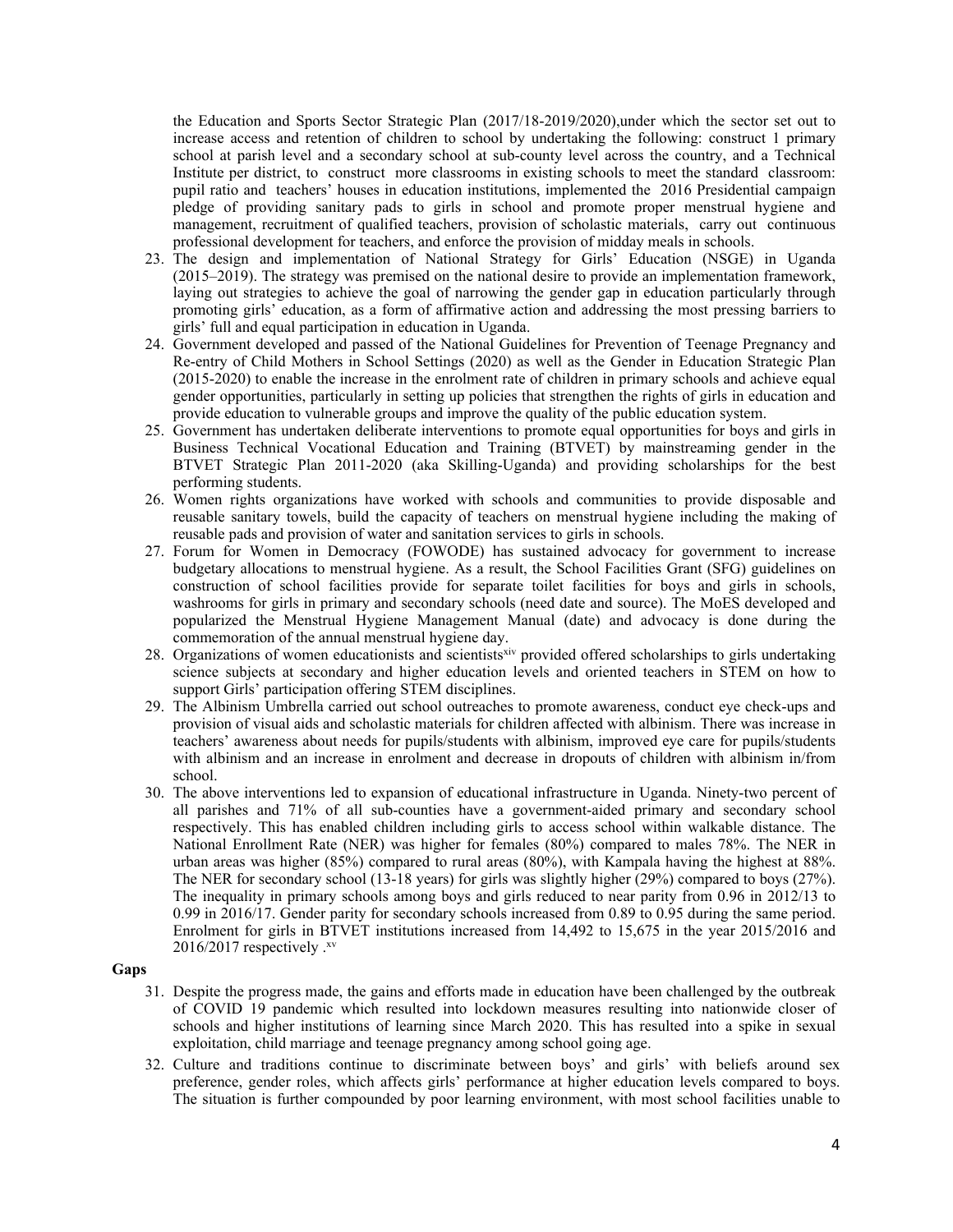cater for the special sanitary needs of the girls, heavy workload at home and poor academic progress leading to less than 30% completion rate for girls at Primary Level affecting their transition to secondary school level. <sup>xvi</sup>

- 33. The high incidences of Violence Against Children (VAC) in schools and institutions of learning, and mainly targeting the girls' child, affecting their performance and stay in school. According to the National Strategic Plan On Violence Against Children in Schools (2015-2020), sexual violence especially against girls is widespread; 77.7% of the primary school children and 82% of the secondary school students experience sexual abuse while at school.
- 34. Underfunding of the sector limits effective implementation of policies and guidelines to recruit more female teachers and putting-up gender responsive school facilities. There is no documented effort to counter non-compliance by some schools that keep pregnan<sup>t</sup> girls and child mothers from accessing education.
- 35. The declining quality of education in public schools remains <sup>a</sup> major concern. Studies reveal that less than 50% of Primary 6 and Primary 7 children can grasp concepts that are taught at Primary 3 levels (MoES 2017).
- 36. The children in public schools especially in rural areas still suffer hunger which negatively impacts on their performance.

## **Recommendations**

- 37. Eliminate the prevalence of child marriage which largely impacts on girls, through <sup>a</sup> review, extension and resourcing of the National Strategy to End Child Marriage 2014/15 – 2019/2020.
- 38. Develop more effective mechanisms for addressing the risk of violence and sexual harassment of girls in schools.
- 39. Rollout of the President'<sup>s</sup> Initiative on skilling the Girl Child to enable equal accessibility to vocational institutions and informal skills training by school dropouts and those that never had an opportunity to attend school especially girls from rural and in hard-to-reach areas.
- 40. Take deliberate actions to invest in adolescent girl-targeted services such as water, sanitation and hygiene facilities and provide sanitary pads for girls.
- 41. Implement the policy on re-admission to school of the teenage girls who ge<sup>t</sup> pregnan<sup>t</sup> and provide incentives to make re-joining schools attractive.
- 42. Design and implement <sup>a</sup> School Feeding Programme.
- 43. Invest in orientation of teachers, students, and pupils to online learning. This will also require intentional investments in ICT services to ensure national coverage of internet at affordable rates by all Ugandans

# **3.Theme F11 Advancement of women &F14 Participation of women in political and public life – Recommendations 115.50 &115.56**

#### **Progress**

- 44. Women's right to participate in politics is guaranteed by the Constitution .<sup>xvii</sup>.This commitment has facilitated progress in women'<sup>s</sup> representation in parliament, local government, and cabinet. Out of the total number of members of the 10<sup>th</sup> Parliament (2016-2021) <sup>xviii</sup> , 35% were women, the same figure registered in the 9<sup>th</sup> parliament of 2011-2016 but reducing to 33% in the current  $(11<sup>th</sup>)$  Parliament (2021-2026). It should be noted that over 80% of the women that join parliament are on affirmative action seats with less than 5% coming as directly elected constituency MPs.
- 45. The 10<sup>th</sup> Parliament (2016-2021) was presided over by a female Speaker who was serving a second term and for the first time, had two successive female Leaders of Opposition (LoP). There was an increase in women'<sup>s</sup> representation and leadership of the Parliamentary Committees. For instance, out of the 28 committees in Parliament, 11 were chaired by women.<sup>xix</sup> Women also constituted more than 40% in the 3 out of the 4 leadership positions of both the sectoral and standing committees. Four committees had 50% and above women representation in the sectoral committee.
- 46. At local governmen<sup>t</sup> level, women constituted 45.7% the councillors, higher than the affirmative action requirement of 30% provided for the Constitution. However, only 3 out of the 112 directly elected district Chairpersons were women.<sup>xx</sup>
- 47. Women'<sup>s</sup> representation in Cabinet has progressed from 28.7% in 2016-2020 to the 43% by June 20201.<sup>xxi</sup> For the 1<sup>st</sup> time, under the current leadership, women occupy 4 out of the 6 top most executive positions including: Vice President, Prime Minister, 1<sup>st</sup> and 3<sup>rd</sup> Deputy Prime Minister and continue to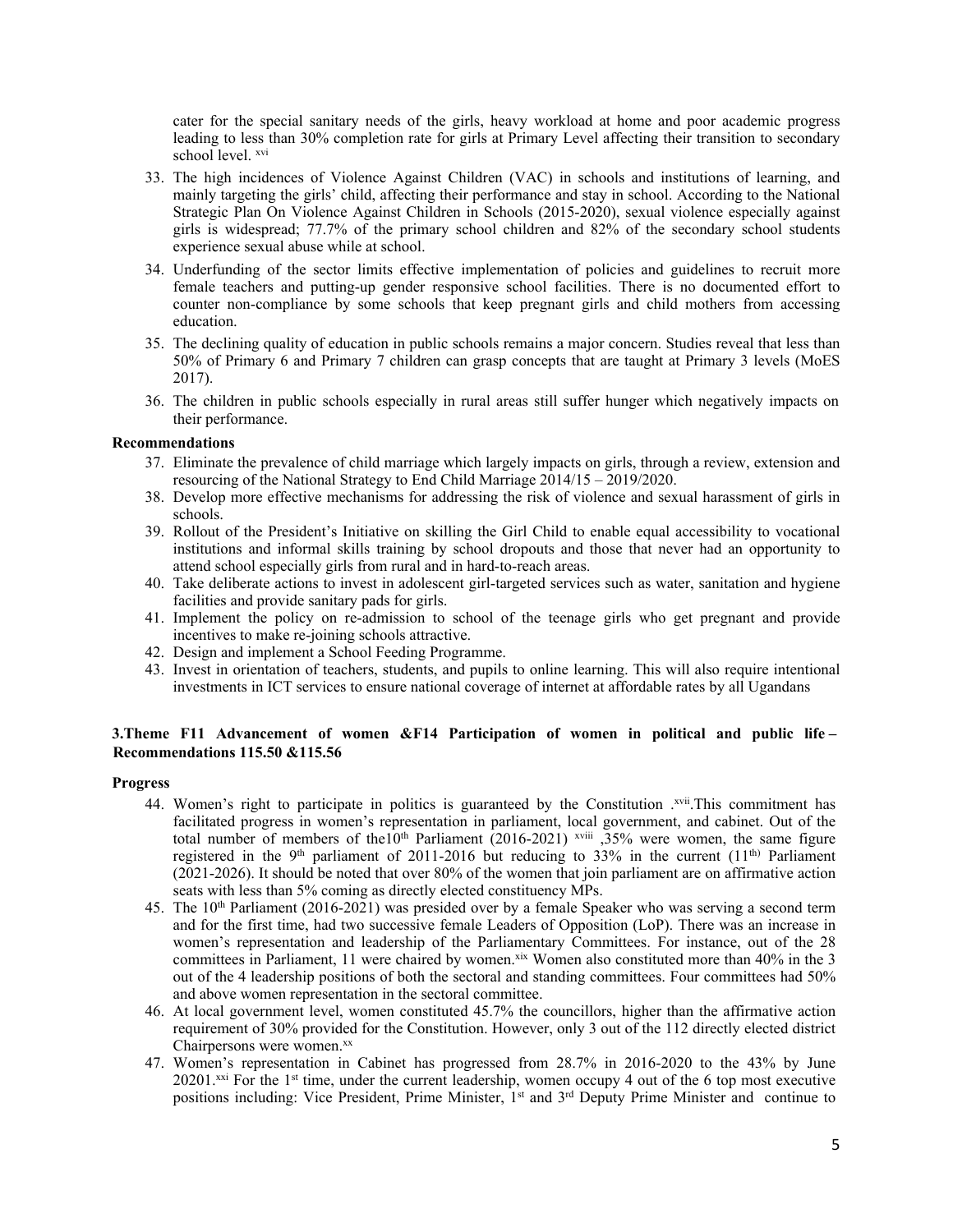hold senior ministerial positions in different sectors.<sup>xxii</sup>. This is attributed to the strong and active women'<sup>s</sup> movement that has persistently lobbied for the increase of women in political leadership as well as the good performance of the women that have occupied similar positions before.

- 48. The Women's Democracy Group (WDG) comprising of five women organizations<sup>xxiii</sup> played a major role in preparing women to participate and win elective positions at all levels during the 2016 and 2021 elections. Out of the 3,403 female aspirants 1,488 were elected as Member of Parliament and local governmen<sup>t</sup> leaders. WDG also has trained, coached and mentored 2,110 women leaders to enhance their influence and effectiveness in Local Councils and supported them to form women caucuses to pursue the gender agenda.
- 49. WDG developed the women's manifesto (2021-2026), <sup>a</sup> document that was used to rally women across the country to demand political actors to attend to their issues.
- 50. In public service, women'<sup>s</sup> representation is low at senior managemen<sup>t</sup> level. Out of the entire public service of over 250,000 employees, females account for only 33% xivOnly 34% of women are directors compared to their male counterparts, and this is compounded at assistant commissioner levels where only 48 out of 209 officers are female (23%). The only position where gender parity is attained is among deputy directors of governmen<sup>t</sup> agencies. Among town clerks and Chief administrative officers, only 7.1% and 8.6% of officers are female, leaving <sup>a</sup> huge gender gap in local governmen<sup>t</sup> administration in the upper echelon of district and town leadership. xxv

### **Gaps**

- 51. Patriarchal attitudes that view men as natural leaders and this constrains women from seeking positions of leadership or to be considered for elective and appointive positions by the voters and appointing authority.
- 52. Commercialization of politics ye<sup>t</sup> most women are economically disadvantaged and lack the social networks and sound financial base to outcompete the men. Studies<sup>xxvi</sup> estimate that aspirants for the position of Member of Parliament spen<sup>t</sup> <sup>a</sup> minimum of Shs500m (US\$143,000) on campaign expenses in 2021.
- 53. Many women are hesitant to participate in elective politics because of the high level of electoral violence that targeted them.
- 54. Many of the women in leadership positions still grapple with balancing "public and gender roles" and being <sup>a</sup> leader and "<sup>a</sup> good wife".
- 55. Cultural biases in recruitment process, lack of qualifications and skills given the already marginalized position of women in education/ training, low self-confidence have stalled women'<sup>s</sup> career progression in public service.

### **Recommendations**

- 56. Take deliberate action to transform cultures that discriminate women, through for example, enlarging political space to allow in more women participants; and women leaders to mentor and suppor<sup>t</sup> emerging leaders in both political and public service spaces.
- 57. The  $11<sup>th</sup>$  Parliament should formulate progressive electoral reforms to enhance women's participation in political leadership by for example reducing the nomination fees.
- 58. Conduct public awareness on the benefits of having women as equal participants in political leadership.
- 59. The Electoral Commission is encouraged to adopt <sup>a</sup> multi-stakeholder, multi-disciplinary and electoral cycle approach to the prevention of election-related violence, and the creation of an environment conducive to allow women compete and win more open seats.
- 60. Increase the percentage of women in public service through strategic affirmative action at senior managemen<sup>t</sup> level.
- 61. Provide opportunities and encourage women to undertake career development as <sup>a</sup> basis for promotion and appointment to top positions.

# **4.Theme F12 Discrimination against women - Recommendations 115.49, 115.51, 115.52, 115.53, 115.57, 115.59, 115.62, 115.69, 115.8 115.90, 116.1, 116.7, 117.37**

#### **Progress**

62. In 2021, Parliament passed the Succession Act (Amendment) Bill, the Sexual Offences Bill, and the Employment Act (Amendment) Bill and the three legislation await assent by the President to become law. The Succession Act (Amendment) Bill seeks to remove sections in the Succession Act, that discriminate against women and girls and promote their rights to inheritance, the Sexual Offences Bill addresses long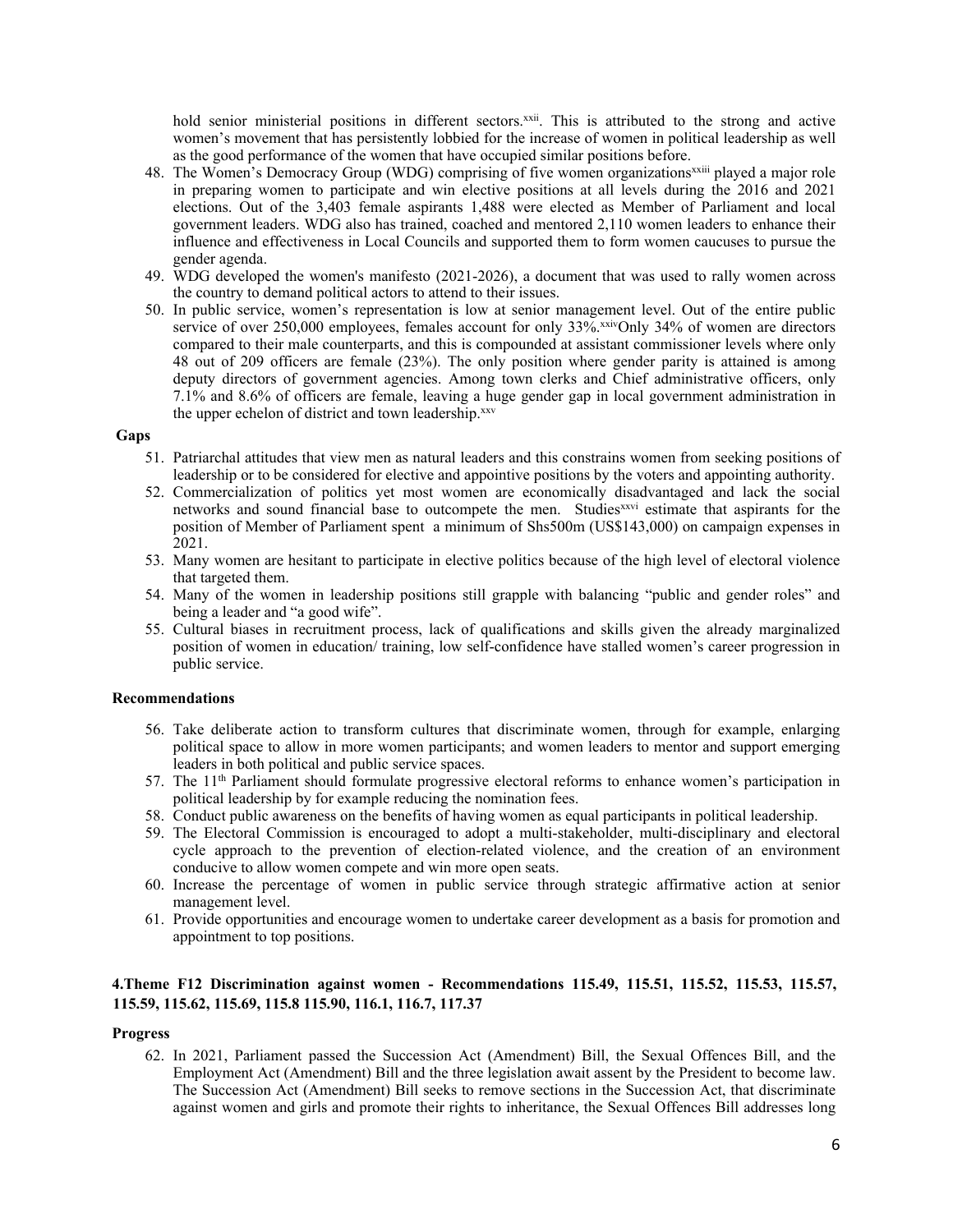standing issues with regard to sexual offences including marital rape, while the Employment Amendment Bill seeks to: protect the rights for special classes of employees not protected under the Act, including casual employees, volunteers, breast feeding working mothers, domestic and migrant workers; enhance the anti-sexual harassment provisions in the Act and expand the circumstanced under which severance allowance is payable by an employer to an employee.

- 63. Women'<sup>s</sup> rights organizations and activists have continued to advocate for the passing of the Marriage and Divorce bill. The bill that seeks to create <sup>a</sup> uniform law that protects women'<sup>s</sup> rights during and after marriage has stalled on the floor of Parliament since 2013 and its debate has been frequently deferred to allow further national consultation by the Government.
- 64. In response to advocacy by women rights organizations, some cultural institutions like that of the Acholi people enacted <sup>a</sup> bye law to provide for the rights of women and girls to inherit land and other properties from their deceased parents.
- 65. The Domestic Violence Act (DVA) Coalition composed of several women rights organizations lobbied for the amendment and repeal of laws that discriminate against women, organized and trained community monitors to assess the implementation of laws relating to violence against women such as the Domestic Violence Act, the National Policy to eliminate Violence against Women and its action plan, and the National Land Policy. The findings from the activities of the community monitors have informed advocacy activities at district and national level.
- 66. Furthermore, the women'<sup>s</sup> right organisations have continued to engage parents in selected districts and trained them on positive parenting, giving equal opportunity boys and girls to attain education, mentored teachers, pupils and students in selected districts on gender equality, GBV prevention and response and leadership skills. This has contributed to improved performance and retention of pupils and students in the selected districts.
- 67. Mobilised communities and local leaders to promote male involvement as agents of change in violence prevention combat violence against women through initiatives such as SASA methodology, &the model couple approach. This resulted into increased numbers of women participating decision making activities at various levels, access, own and taking control over productive resources such as land, increased incomes and freedom of expression in their households and communities.

## **Gaps**

- 68. The Marriage and Divorce Bill has not been passed despite concern by the CEDAW Committee in 2010 over the delay. xxvii
- 69. Although the 2004 and 2010 amendments to the Land Act provide legal protection to <sup>a</sup> spouse to occupy family land, and to give consent before any transaction on land is affected,<sup>xxviii</sup> women continue to be dispossessed of land. They are either forced to give consent or are too poor to pursue legal remedies following the unlawful sale.
- 70. New forms of VAW in form of cyber harassment is on the increase but ye<sup>t</sup> to be recognised as <sup>a</sup> Human Rights Violation in Uganda. Cyber harassment or Online violence against women (VAW) is <sup>a</sup> new form of VAW that is curtailing women'<sup>s</sup> rights to information, participation, and expression. Online VAW particularly affects young women and WHRDs, with 45% of female Internet users in the capital city, Kampala, having experienced online threats.<sup>xxix</sup> Online VAW ranges from stalking, threats, to release of nude photos or so-called revenge porn. Although the governmen<sup>t</sup> has enacted laws such as the Anti-Pornography Act and the Computer Misuse Act, these laws have instead been used by the State to punish non-conforming women who are seen as 'transgressors' or 'trouble makers' rather than stem the exploitation and abuse of women. As coping measure, many women have chosen avoid the online spaces, thus widening the gender digital divide. Uganda'<sup>s</sup> Data [Protection](http://parliamentwatch.ug/wp-content/uploads/2016/10/Data-Protection-and-Privacy-Bill-2015.pdf) and Privacy Act 2019 lacks gender specific provisions to protect the privacy of women and other vulnerable groups.
- 71. Government has not implemented Court verdicts and parliamentary reports that have called for <sup>a</sup> review of discriminatory laws and policies. This includes implementation of constitution court verdict on equality in divorce,<sup>xxx</sup> court verdict on maternal health<sup>xxxi</sup> and the recommendations of the parliamentary sexual harassment committee reportxxxii.

## **Recommendations**

- 72. Expedite the President'<sup>s</sup> assent to the Succession Amendment Bill, the Sexual Offences Bill and the Employment Amendment Bill.
- 73. Parliament should enact the witness protection law and establish <sup>a</sup> witness protection agency and <sup>a</sup> witness protection programme to guarantee safety of witnesses before, during and after court proceedings.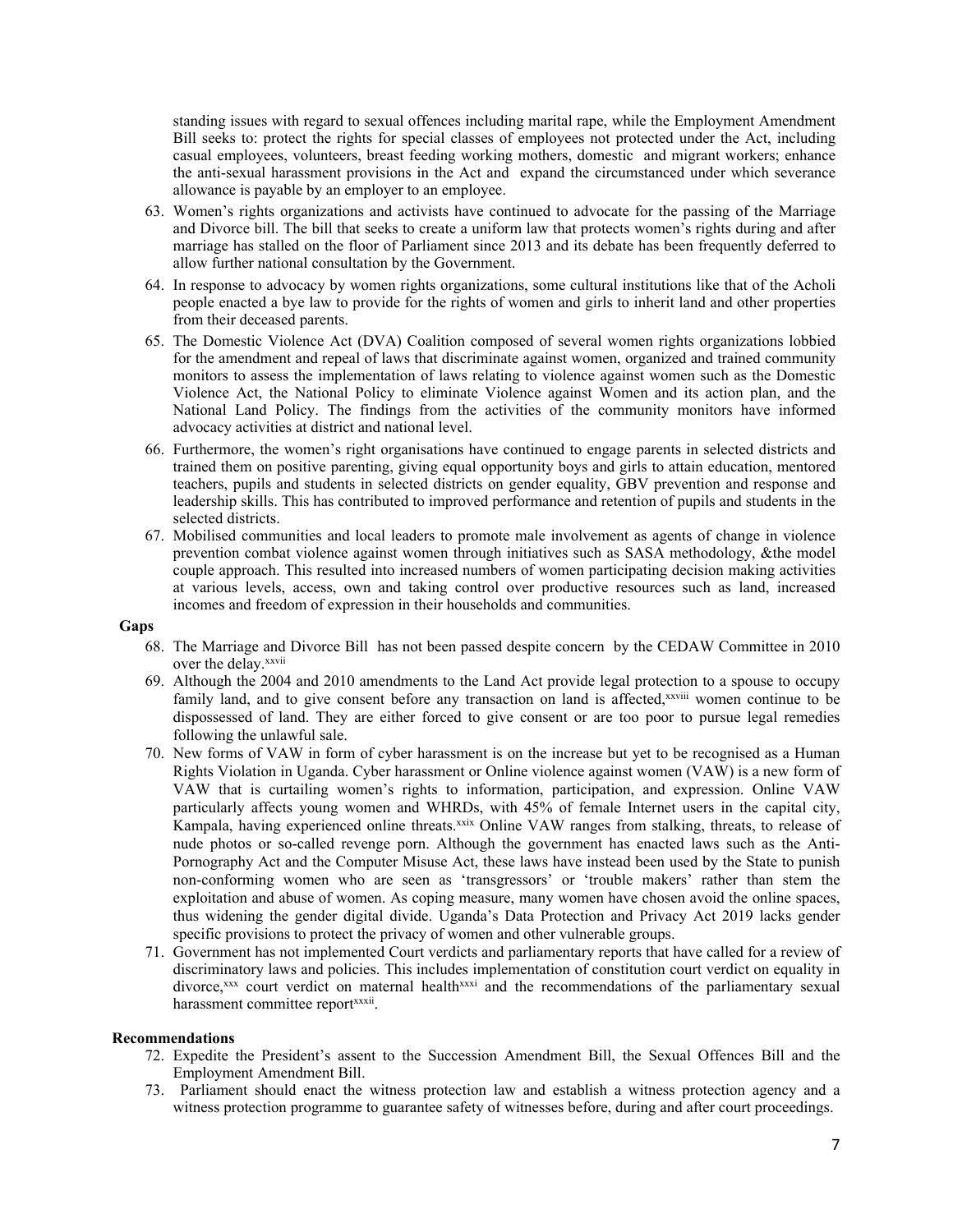- 74. The Government of Uganda through the Attorney General, should prioritise the Marriage and Divorce bill for <sup>a</sup> conclusive debate on the floor of parliament and enactment.
- 75. Mainstream gender into ICT policy formulation and implementation to protect the rights of women and other vulnerable groups.
- 76. Implement court verdicts on equality in divorce and maternal health and the recommendations of the parliamentary sexual harassment committee repor<sup>t</sup> on Sexual Violence in Institutions of Learning in Uganda 2019.

## **5.Theme F13 Violence against women - Recommendations 115.10-13, 115.18, 115.37, 115.51, 115.53, 115.54, 115.61-67, 115.72, 115.73, 115.75, 115.76, 115.89, 115.91, 115.98, 116.8, 116.9**

## **Progress**

- 77. Uganda criminalized FGM in 2010 with <sup>a</sup> maximum penalty of 10 years' imprisonment.
- 78. In 2016 the East African Community (EAC) including Uganda enacted the EAC Prohibition of FGM Act to promote cooperation in the prosecution of perpetrators of FGM through harmonisation of laws, policies and strategies to end FGM in the region.
- 79. There have been efforts by governmen<sup>t</sup> and civil society to raise awareness about the dangers of the practice and advocate for its elimination through national events such as the commemoration of the International Day of Zero Tolerance for Female Genital Mutilation that took place on 04/02/2020 and during the 16 days of activism against GBV.
- 80. The Sexual Offences Bill that was passed in May 2021 broadens the definition of rape to include <sup>a</sup> range of sexual acts, including marital rape. However, in its current form, the bill raises concern about compliance to women and human rights standards as certain clauses appear to target certain populations such as Commercial Sex Workers (who are predominantly women), PLWHIV, and sexual minorities.
- 81. Uganda has made strides to facilitate capacity building of health, social, and community workers, CDOs, religious and cultural leaders, and police to ensure an integrated package for GBV prevention and response. In August 2020, the Office of the Director of Public Prosecutions (ODPP) hosted <sup>a</sup> training of service providers to handle, investigate, care for survivors, and to ensure justice in Sexual and Gender Based Violence (S/GBV) cases.
- 82. In 2018, as par<sup>t</sup> of <sup>a</sup> strategy by the Justice, Law and Order sector (JLOS) to clear case backlog, the Chief Justice established special sessions to clear SGBV cases. The special sessions cleared 788 in 1 month exceeding the target of 650 cases. On average <sup>a</sup> traditional court session would clear 40 cases in 6 months or more. The sessions targeted improving the experience of survivors/victims of SGBV as they interface with the criminal justice system through emphasis on a victim-centred and gender-sensitive approach; promotion of <sup>a</sup> coordinated and integrated approach among the role-players in the chain of justice; and strengthening of the investigation, prosecution and adjudication functions in the managemen<sup>t</sup> of sexual offences.
- 83. In 2017 <sup>a</sup> civil society-led initiative supported the judiciary to conduct special sessions covering cases from 11 districts in the northern and Karamoja region. The initiative was located in the JLOS stated strategy of creating specialised divisions and courts for the purpose of improving efficiency and effectiveness of delivery of judicial services. It is reported that 350 cases were cleared in 3 weeks as <sup>a</sup> result of the initiative.
- 84. Civil society organisations facilitated <sup>a</sup> cultural approach to address violence against women and girls through the promotion of positive cultural values and norms adopted by different cultural institutions from different parts of the country. This includes promoting instilling the cultural values of humanness, honesty, respec<sup>t</sup> and strengthen the roles of paternal aunties and maternal uncles in grooming young people before marriage to shun and despise actions that lead to violence against women.
- 85. The Cross-Cultural Foundation of Uganda in collaboration with the MGLSD, UN Women and civil society organisations supported the establishment of <sup>a</sup> Council for Traditional Leaders in Africa (COTLA), Uganda chapter, an umbrella body for cultural leaders from Africa with <sup>a</sup> mission to end harmful practices against women and girls such as child marriages and female genital mutilation. CCFU'<sup>s</sup> research explores the place of culture and cultural institutions in promoting women'<sup>s</sup> and girls' rights and has organised cultural institutions through regional and grassroots leaders to discuss their role in protecting women and girls' rights<sup>xxxiii</sup>.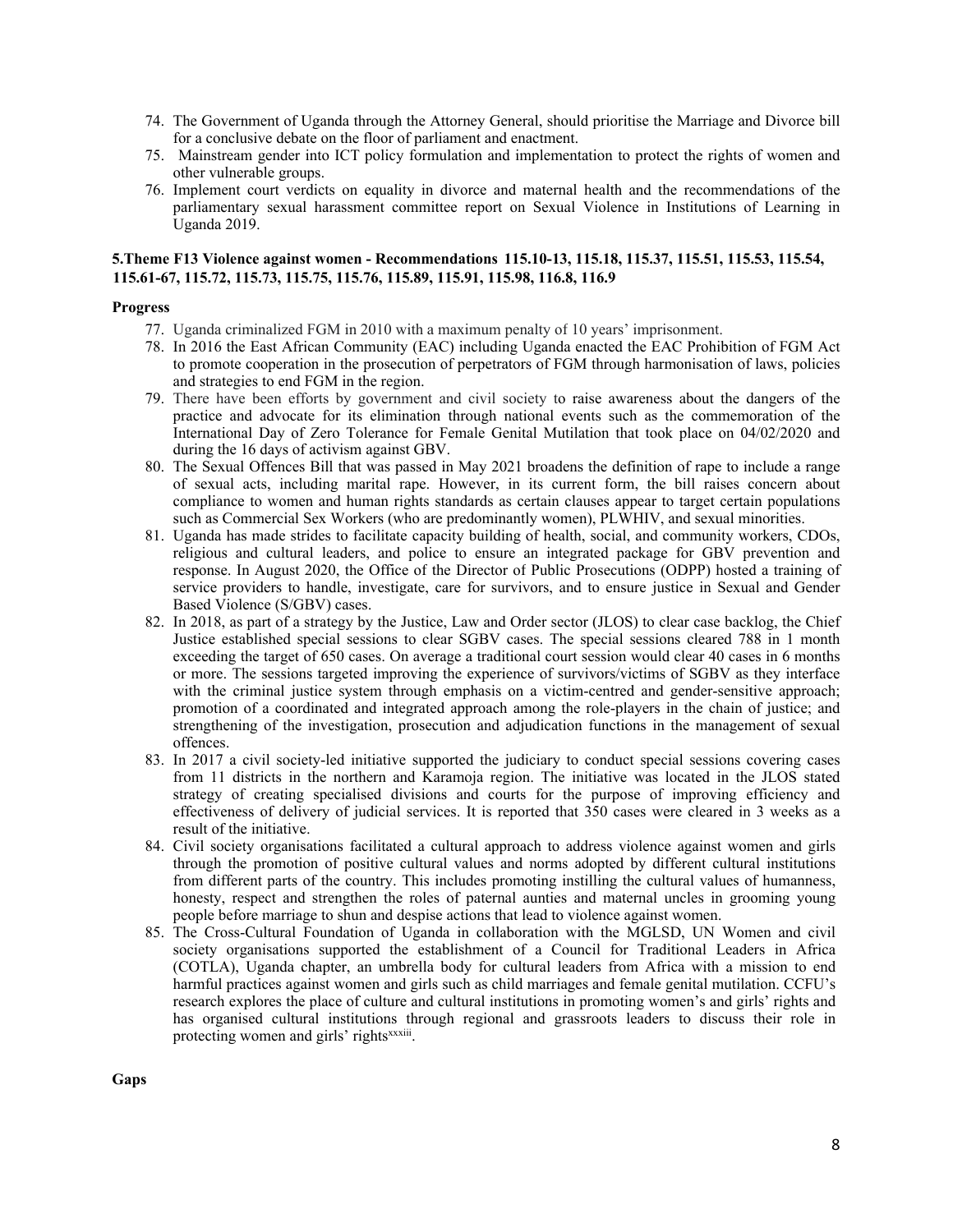- 86. Enforcement of the law that prohibits FGM remains <sup>a</sup> challenge due to various reasons including: limited access by police to remote areas where the tradition is fiercely protected , limited awareness of the law among the practicing communities, difficulty in collecting evidence to suppor<sup>t</sup> prosecution, traditional cutters have no alternative source of income, uncontrolled movement across the national border to Kenya to conduct the practice, as the Kenyan ban on FGM is allegedly not enforced in these areas.
- 87. Some arrests have been made and cases brought to court in Uganda but implementation and enforcement remains <sup>a</sup> challenge. Media reports over the last few years sugges<sup>t</sup> there have been many arrests, but few actual prosecutions in Uganda. xxxiv
- 88. A National S/GBV Action Plan for children 2019/30 was developed. However, as of 2019, the teenage pregnancy rate was 25%. Therefore, governmen<sup>t</sup> involvement in empowering girls, their families & communities, and suppor<sup>t</sup> collective action to reduce teenage pregnancies is important.
- 89. Uganda does not fully meet the minimum standards for the elimination of trafficking but is making significant efforts like investigations, implementation of the Anti-Trafficking Act 2009 and increasing convictions. Notably, implementation levels of these efforts were lower in 2020 compared to the previous year xxxv . i.e., decrease in the numbers of investigations & prosecutions. This was attributed to some reasons such as the Anti-Human Sacrifice and Trafficking Task Force lacking funds, resources and manpower.

## **Recommendations**

- 90. As <sup>a</sup> member of the East African Community, Uganda should fully implement the EAC Act to tackle cross-border FGM and facilitate regional cooperation.
- 91. Put in place mechanism to enable effective reporting, recording and monitor FGM cases in Uganda in order to improve efficiency in enforcement of the law by various stakeholder (policy makers, the judiciary, the police, civil society).
- 92. Improve procedures for collecting evidence in FGM cases to aid successful prosecutions, dissemination of clear, easy-to-understand and accurate information about the FGM Act, increase, train and encourage judges and law enforcers to fully apply the sentences provided for by the legislation.
- 93. Conduct an awareness creation on the health impact of the practice among the communities where it is practiced.
- 94. Provide resources address GBV, especially VAW/G and implementation of the Domestic Violence Act, and facilitate the activities of the Anti-Human Sacrifice and Trafficking Task Force

#### **Conclusion**

95. Uganda has made <sup>a</sup> lot of progress towards the promotion of women'<sup>s</sup> rights and gender equality. This is reflected in the progressive legal and policy framework and mechanisms in place to implement the gender agenda. The role of civil society to complement government'<sup>s</sup> efforts and advocacy initiatives towards gender equality is plausible. However, there is need to consolidate the achieved gains by enacting the pending laws such as the Marriage and Divorce Bill, address the negative social cultural norms and attitudes that compromise women'<sup>s</sup> rights and gender equality, provide adequate resources and training to suppor<sup>t</sup> effective implementation of policies and programs that benefit women and girls in order to reduce the existing inequalities.

i The repor<sup>t</sup> represents the views of the wider Women'<sup>s</sup> Movement in Uganda but acknowledged the specific contribution of the below listed organisations: Uganda Women'<sup>s</sup> Network (UWONET Action for Development (ACFODE), Albinism Umbrella, Centre for Health, Human Rights and Development (CEHURD), Cross Cultural Foundation of Uganda (CCFU), The Uganda Association of Women Lawyers Uganda (FIDA-Uganda), Femme Forte, Forum for African Women Educationists (FAWE), Kigezi Women in Development (KWID), LANDNet, Legal Aid Service Providers Network (LASPNET), National Association of Women Organizations in Uganda (NAWOU), National Coalition of Human Rights Defenders Uganda (NCHRDU), National Union of Women with Disabilities of Uganda (NUWODU), Southern and Eastern Africa Trade Information and Negotiations Institute (SEATINI), Tunaweza Children'<sup>s</sup> Centre, Women Human Rights Defenders Network, Women of Uganda Network (WOUGNET), Women with <sup>a</sup> Mission, Women'<sup>s</sup> Democracy Network (WDN), Women'<sup>s</sup> Probono Initiative, Center for Domestic Violence Prevention (CEDOVIP), Refugee Law Project (RLP), Forum for Women in